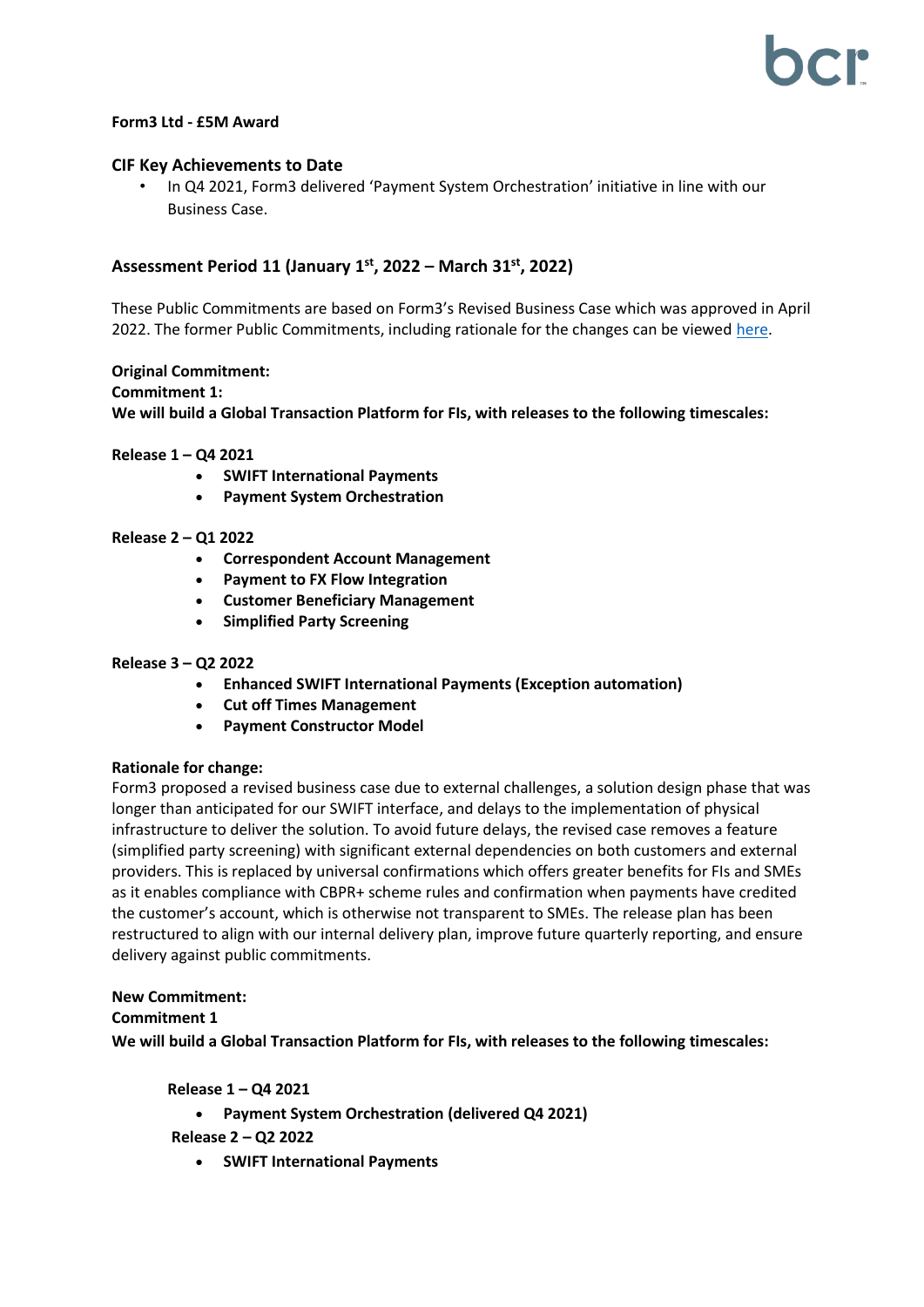**Release 3 – Q3 2022**

- **Correspondent Account Management**
- **Payment to FX Flow Integration**
- **Release 4 – Q4 2022**
	- **Enhanced SWIFT International Payments (Exception automation)**
	- **SWIFT GPI confirmations**

**Release 5 – Q1 2023**

- **Payments Rules**
- **Cut off Times Management**

Form3 is on track to deliver against its public commitment to build a global transaction platform for FIs and deliver the functionality for Releases 1-5 by the end of Q1 2023.

## **Commitment 2:**

**These services will be available to UK SMEs on a much more flexible basis and at substantially lower costs than what is currently available to them. We will monitor the adoption of these services by tracking volume and value of payments, and FX spot transactions processed.** Form3 is on track to deliver this public commitment. Form3 remains committed to establishing a competitive commercial model allowing services to be provided to UK SMEs on a much more flexible and cost-effective basis. It has the tools in place to monitor adoption once it has the first customer confirmed for the service.

## **Commitment 3:**

**Form3 will provide £7.1m of its own funds in order to accelerate the product build, speed of rollout and the achievement of benefits to UK SMEs.**

Form3 remains committed to its co-investment of £7.1m alongside the CIF grant of £5m. Form3 has so far spent £2.79m of the targeted £7.1m of its own funds to support this ambitious and exciting project.

## **Commitment 4:**

**The Sales & Marketing resource for this project (supported by the overall Form3 Sales & Marketing infrastructure) will scale to an FTE equivalent of 3 by Q2 2021, and will increase significantly until year end 2024 to the project FTE equivalent of 6 resources.**

Form3 is on track to deliver this public commitment. In Q1 2022, Form3's wider sales team is now advancing early-stage customer engagements.

## **Original Commitment:**

**Commitments 5: We commit to offering the services provided through at least 2, 8 and 17 FIs by year-end 2022, 2023 and 2024 respectively.**

### **Rationale for change:**

Due to the changes to initiatives and release plan outlined in our first public commitment, there is an impact on benefits realisation for the period of 2022-2025 where targets have been pushed to 2023- 2025. This will result in offering the services to at least 16 FIs by year-end 2025 in line with the revision of public commitment 1.

### **New Commitment:**

**Commitments 5: We commit to offering the services provided through at least 16 FIs by year-end 2025.**

We are on track to meet our revised public commitment.